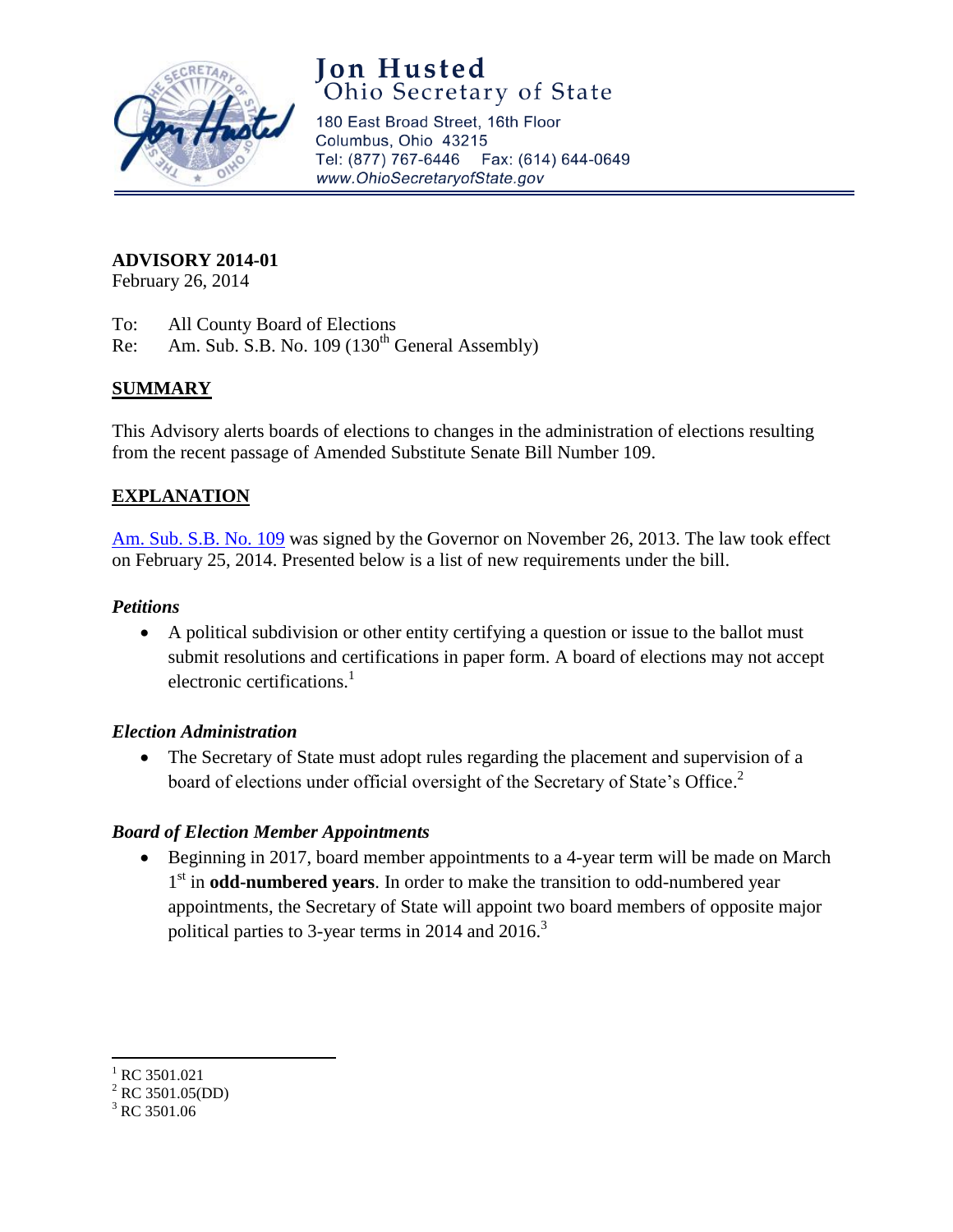#### *Candidate Names*

 When two or more candidates in a primary election have identical names, the Board must send notification by certified mail to each candidate regarding the need to differentiate names.<sup>4</sup> For purposes of notification under R.C. 3505.021, boards of elections should also use certified mail.

#### *Precinct Election Officials*

- In the case of a special election, if a board of elections determines that four precinct election officials are not necessary, the Board may select two of the precinct's election officials to serve for that special election.<sup>5</sup>
- Throughout Revised Code Title 35, references to "judges of election" are changed to "precinct election official," and references to "presiding judge" are changed to "voting location manager."

#### *Polling Place Accessibility Compliance*

 The director of a board of elections may send the form verifying polling place compliance with ADA accessibility standards by certified mail or electronically.<sup>6</sup>

#### *Observers*

 Any political party or group of candidates may continue to appoint observers to serve at the board office during the in-person absentee voting period. Notifications of observer appointments must be made by the  $11<sup>th</sup>$  day before the day absentee ballots are required to be ready for use and may be amended until 4:00 p.m. the day before the observer is appointed to serve. Observers may file their certificates of appointment with the Director of the Board of Elections the day before or on the day that the observer is scheduled to serve.<sup>7</sup> For more information on observers, see **Directives 2012-21** and [2012-21-2,](http://www.sos.state.oh.us/SOS/Upload/elections/directives/2012/Dir2012-21-2.pdf) which remain in full effect.

#### *Ballots*

- Signatures of board of elections members required to appear on the ballot may appear at the end of the ballot<sup>8</sup>, as opposed to on "the back of the ballot."
- Throughout Title 35, references to "punch card ballots" and "chads" are eliminated.

 $\overline{a}$ 

 $^{4}$  RC 3513.131

<sup>5</sup> RC 3501.22

 $6$  RC 3501.29(E)

 $7^7$  RC 3505.21(C)

<sup>&</sup>lt;sup>8</sup> RC 3505.08